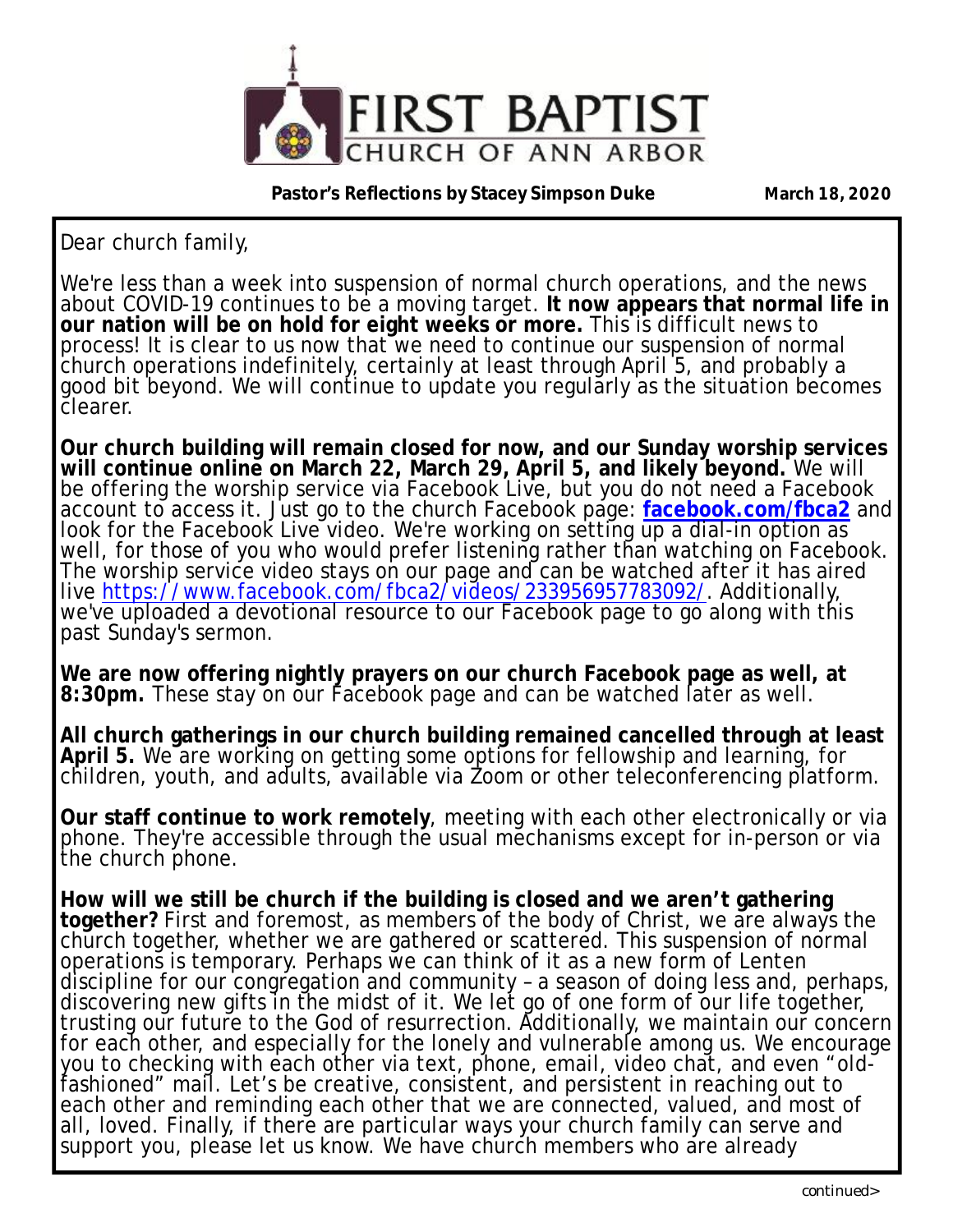volunteering to help get groceries and/or supplies for those who need help with such. If you need that kind of assistance, we will get you connected to those volunteers (if you want to offer that kind of assistance, please let us know). And if there are other things you need help with, please let us know that, too. Mary Davis will be organizing these kinds of efforts; you can email her at [marydavis1956@gmail.com](mailto:marydavis1956@gmail.com).

**In the meantime:** Please take care of yourselves, physically, emotionally, relationally, and spiritually. Follow all the recommendations for personal hygiene. Minimize being out in public, but try to get some fresh air when you can. Reach out to others in whatever ways you can, both to offer support and to seek support. Take the time to pray – for those who are sick; for those who are scared; for those who are economically impacted; for healthcare workers; for students whose studies (and much-anticipated competitions, performances, and events) have been disrupted; for the leaders of communities, congregations, countries, and healthcare systems; and for the church in all places. Be assured, too, of our prayers for you and for our community.

We will continue to monitor this public health situation and take into account recommendations for best community practices, and we will update the congregation as needed. Don't hesitate to reach out with questions or concerns.

With love, Stacey and Paul

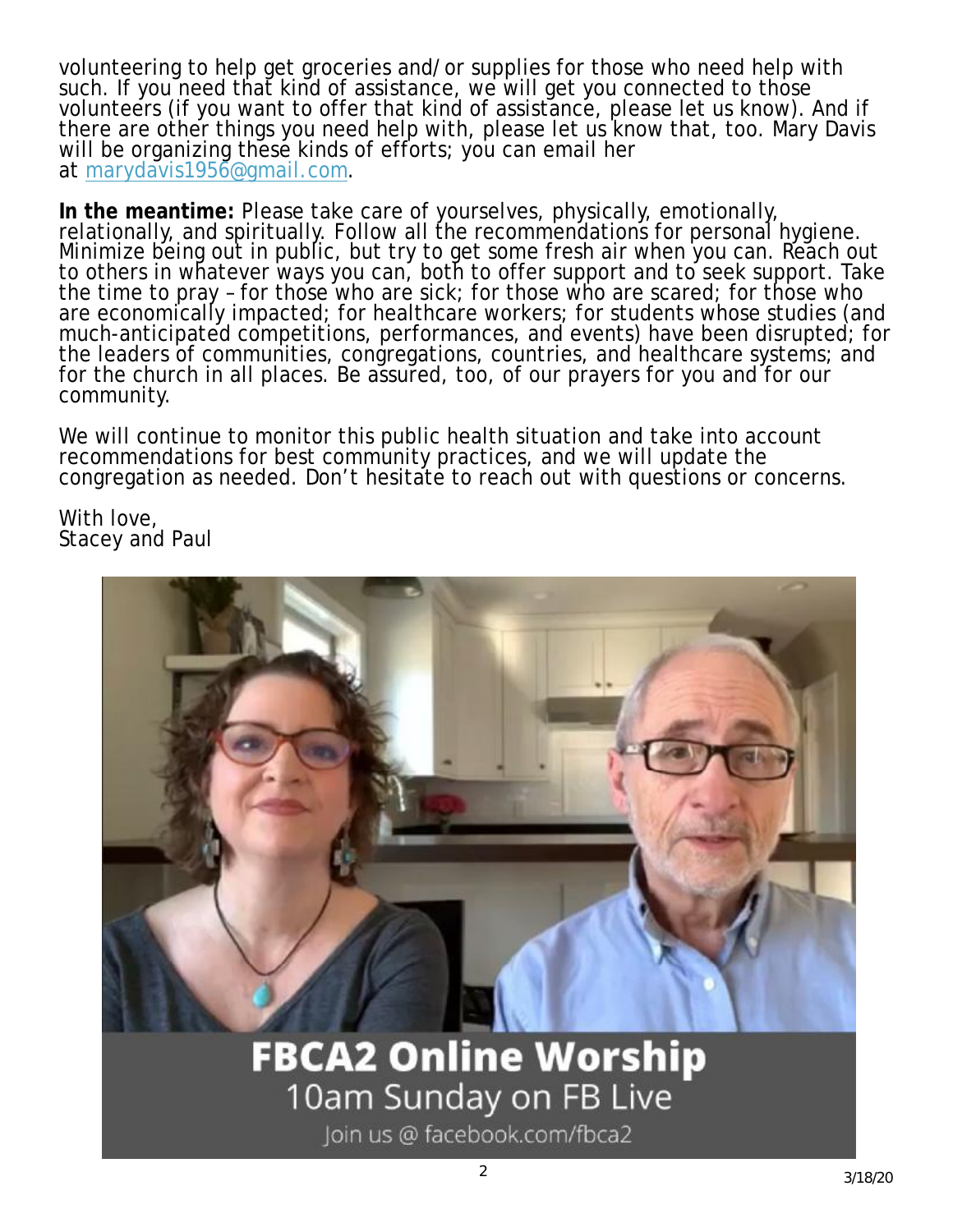

Hi kiddos! I have been thinking about you so much these last few days. I hope you are enjoying the time to read, play, and have a slower pace. I'm looking forward to writing you letters and calling you. Feel free to put a letter in the mail to me, if you'd like. My address is 2614 Page Court, Ann Arbor, MI 48104. God loves you and so do  $\mathsf{I}$ !  $\blacktriangledown$ , Xan

## *FBC News & Happenings*

*The Central Area Annual Meeting* scheduled for this Saturday at Olivet Church in Lansing has been cancelled. Please let Sue Ellen know if you would like to see the Annual Report and to vote on the budget and election of the new Chair.

*The Board of Care and Community* and your congregation want to be available to help in life's difficulties and transitions, but we can only do that if we know you are experiencing them. We can offer visits, help with food, transportation and possibly other needs. If you or your family lets the church office know, we will contact you by your preferred method to see how we can help.

*Follow us on Facebook*! If you aren't already a fan of FBCA2 on Facebook, come on over and "Like" our page: facebook.com/fbca2. We post regular updates there about what's going on around here, along with the occasional devotional thought. You can post on our wall as well. If you are already a fan, did you know that you can



easily share certain FBCA2 posts with your own Facebook friends? Events and links that can be shared will have a "Share" button (in addition to the usual "Like" and "Comment" buttons). Click "share" and the event or link will show up on your own Facebook page for all your friends to see. It's a great way to get the word out about special happenings at our church.

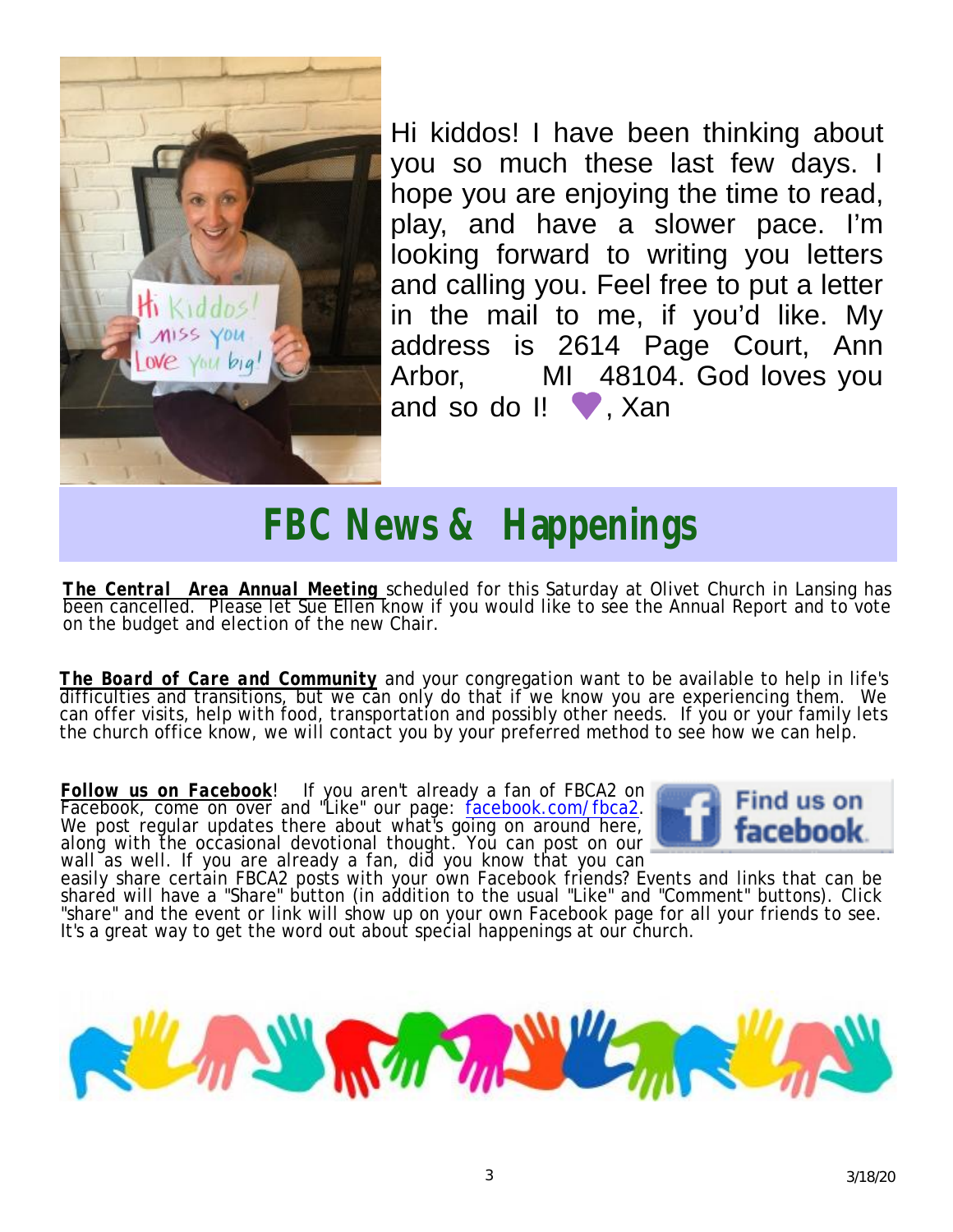## *Pilgrimage in Place: Taizé in Ann Arbor*

What a beautiful time we had with Brother Emile and Brother John, who were here with us from the Taizé Community in France last week! We had a special dinner for youth and families with prayer and conversation with the brothers; three community evening prayer services (two with receptions and conversation, one with dinner); and an Interfaith Round Table forum with Q&A with the brothers. They also led prayers at the First Presbyterian Church staff meeting and had lunch and conversation on the topic of vocation with students at the Campus Chapel. Thank you to Allen and Paula Burton for opening your home and offering your hospitality to the brothers! Thank you to Heather Entrekin, Liz Larrivee, William Van Geest, Xan Morgan, and our friends at First Presbyterian, St. Mary Student Parish, and Campus Chapel, for all your work to make this event possible. Thank you to Heather Entrekin, Pete Stover, Mary Davis, Maryann Bowen, Roberta Hause, Charlotte DeVries, and Linda Turner, for a beautiful reception after the prayers we hosted at First Baptist. And thank you, as always, to Kat Becker and Lee Foley, for your work behind the scenes to make everything go so smoothly. - Stacey



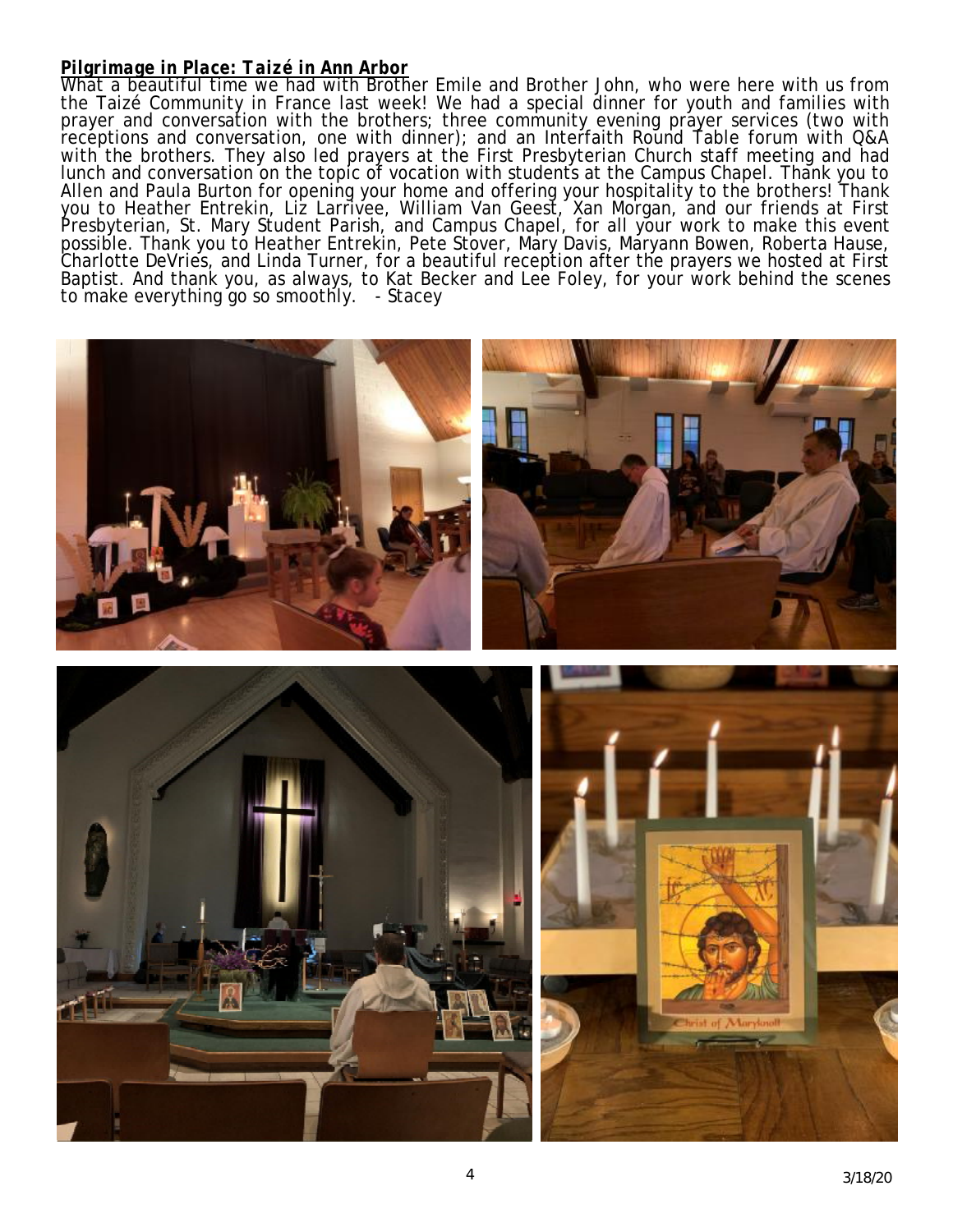